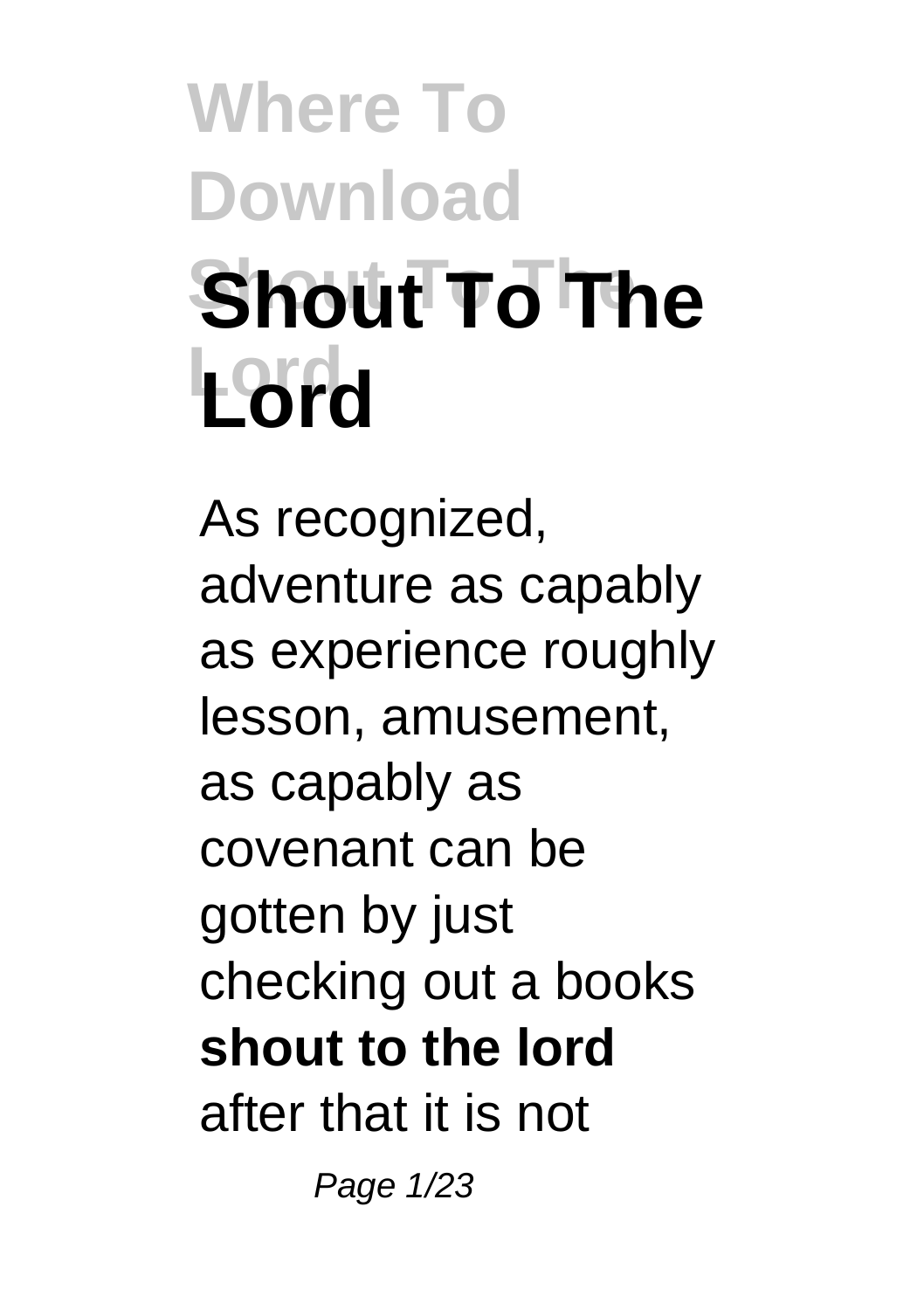directly done, you could believe even more approaching this life, not far off from the world.

We meet the expense of you this proper as with ease as easy exaggeration to get those all. We pay for shout to the lord and numerous book collections from Page 2/23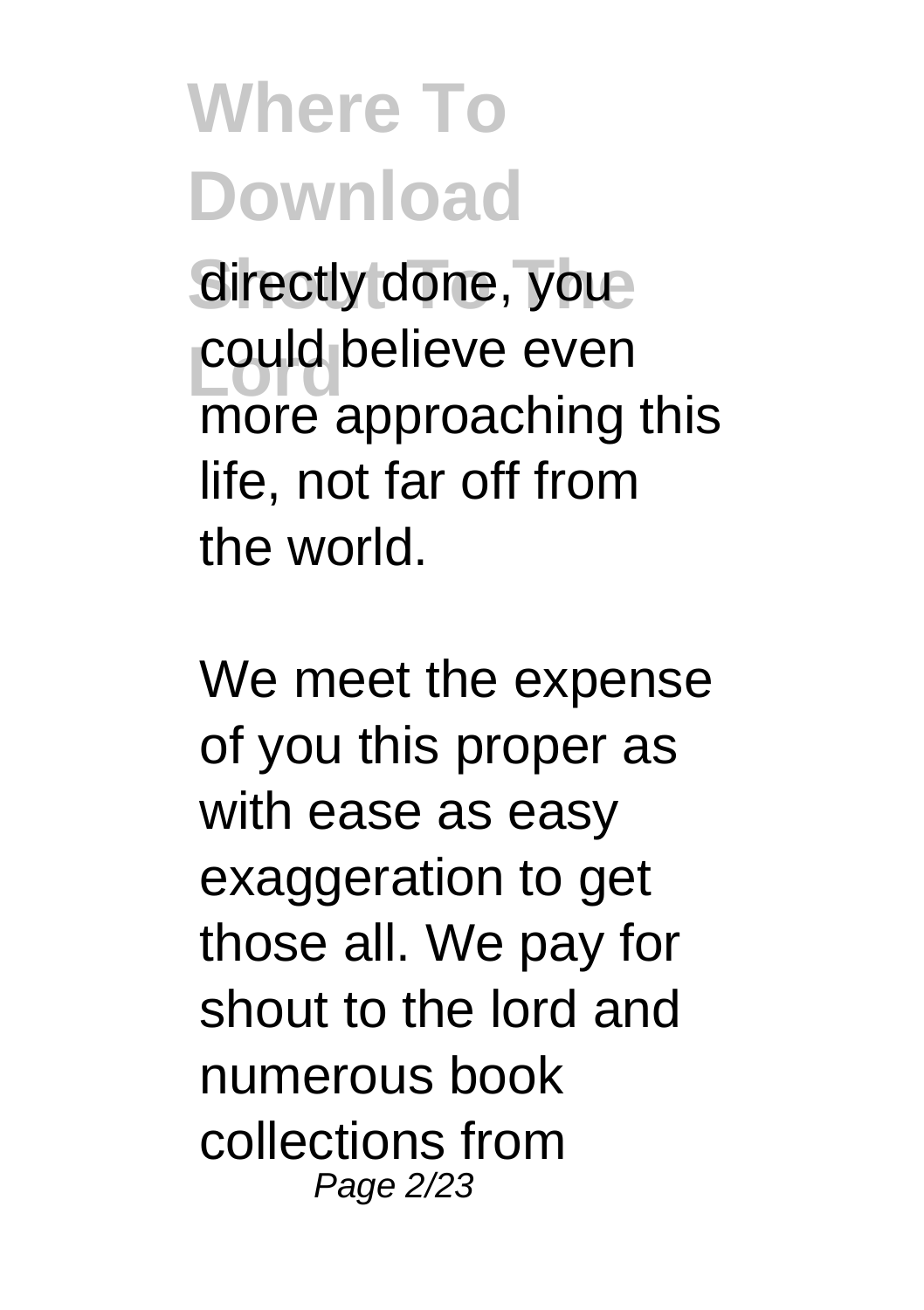fictions to scientific research in any way. along with them is this shout to the lord that can be your partner.

SHOUT TO THE LORD (LYRICS) Shout To The Lord - Hillsong Worship Shout to the Lord - Darlene Zschech/Hillsong w/ lyrics **Shout To The** Page 3/23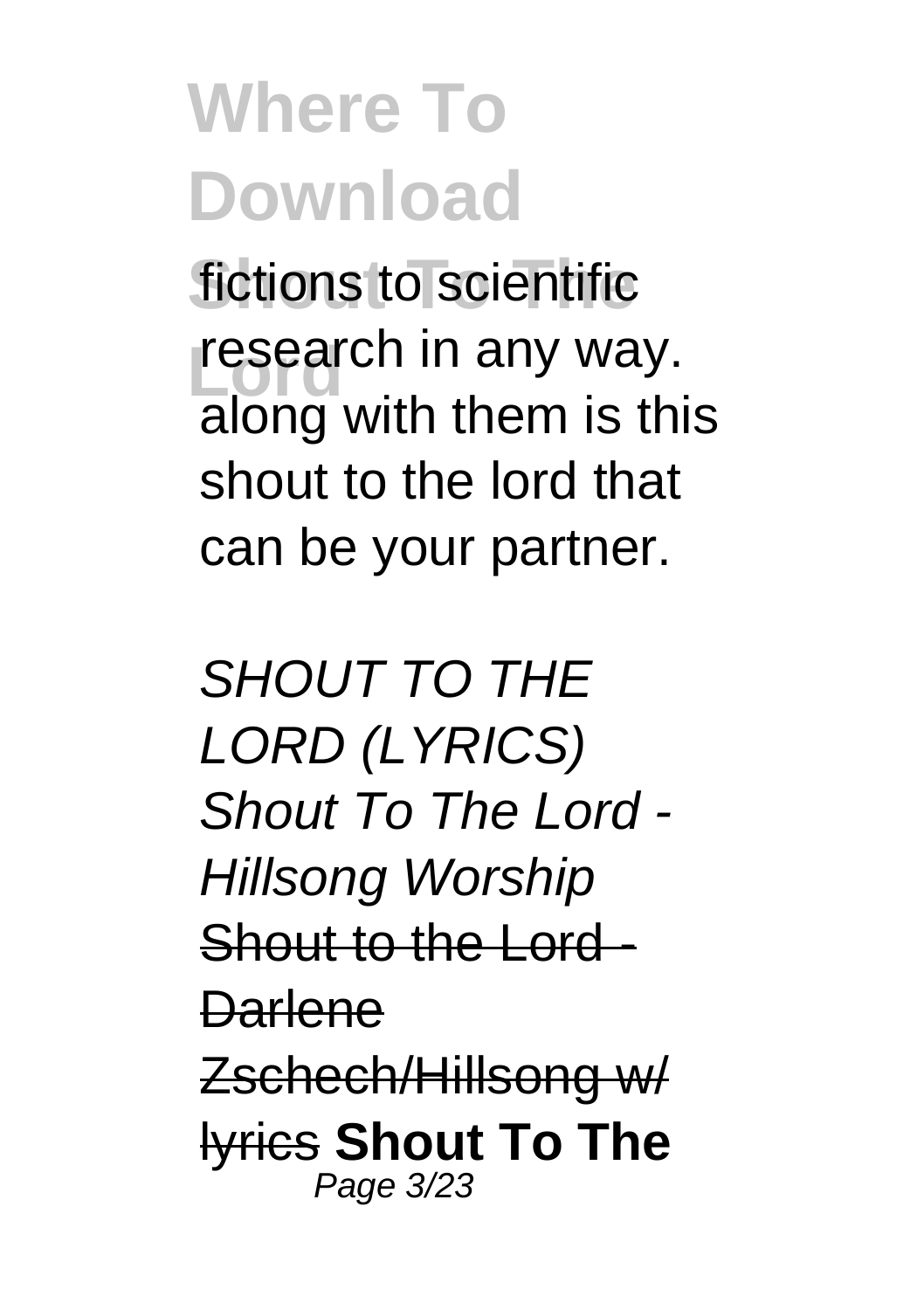**Where To Download Lord | Hillsong** e **Lord (Featuring Darlene Zschech)** Shout to the Lord? ?? ??? (Violin Cover) | Jennifer Jeon ??? ?(??) | You Shin Kim **Shout To The Lord - Darlene Zschech** Shout to the Lord Shout To The Lord ?Carman? Shout To The Lord Shout To The Lord Maranatha Page 4/23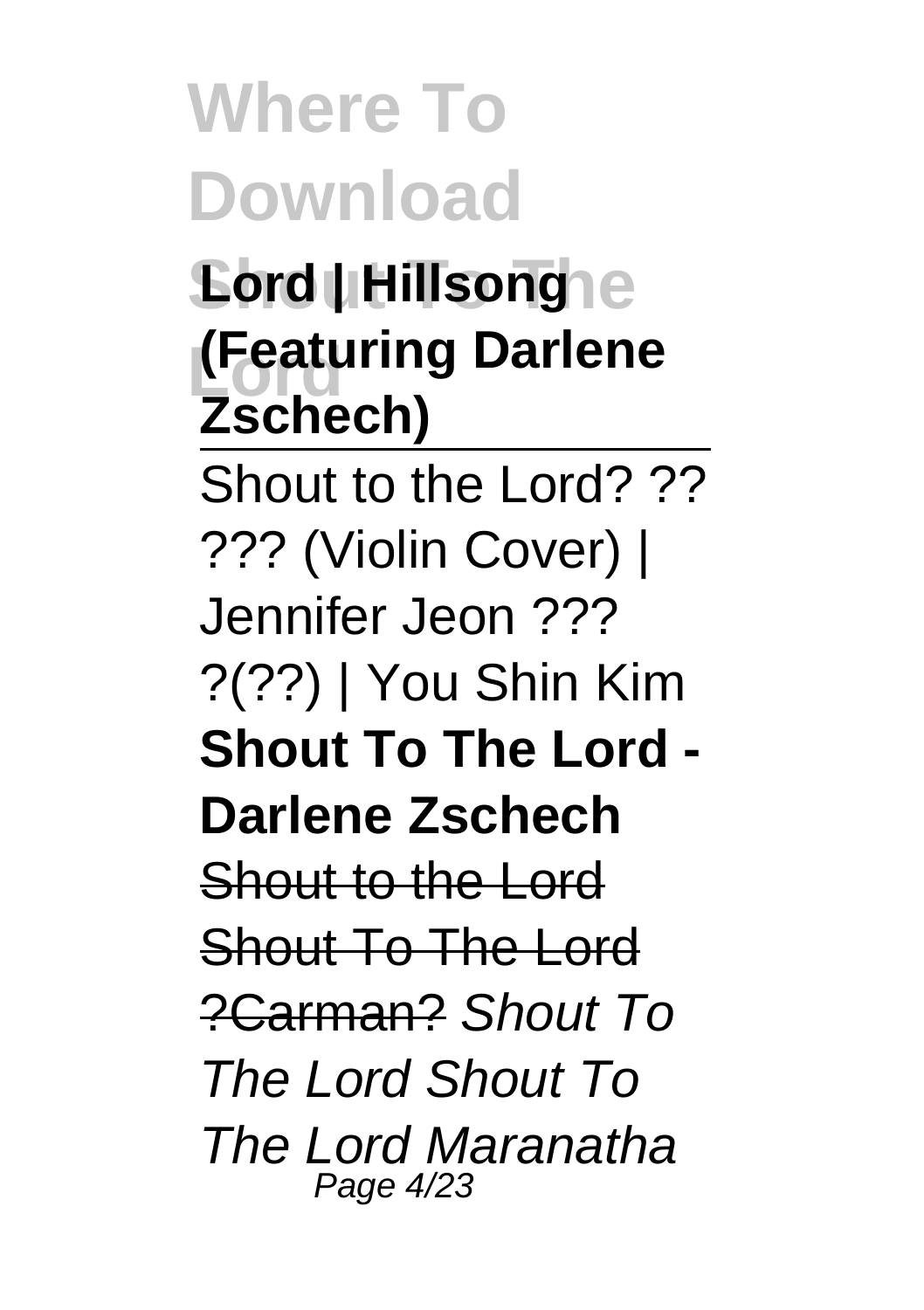**Praise Band Shout to Lord** Lord Shout To The the Lord Shout to the Lord Drum Cover Shout To The Lord Shout to the Lord (feat. Darlene Zschech) Darlene Zschech - Shout To The Lord Shout to the Lord **Shout to the Lord** Shout To The Lord Shout To The Lord Page 5/23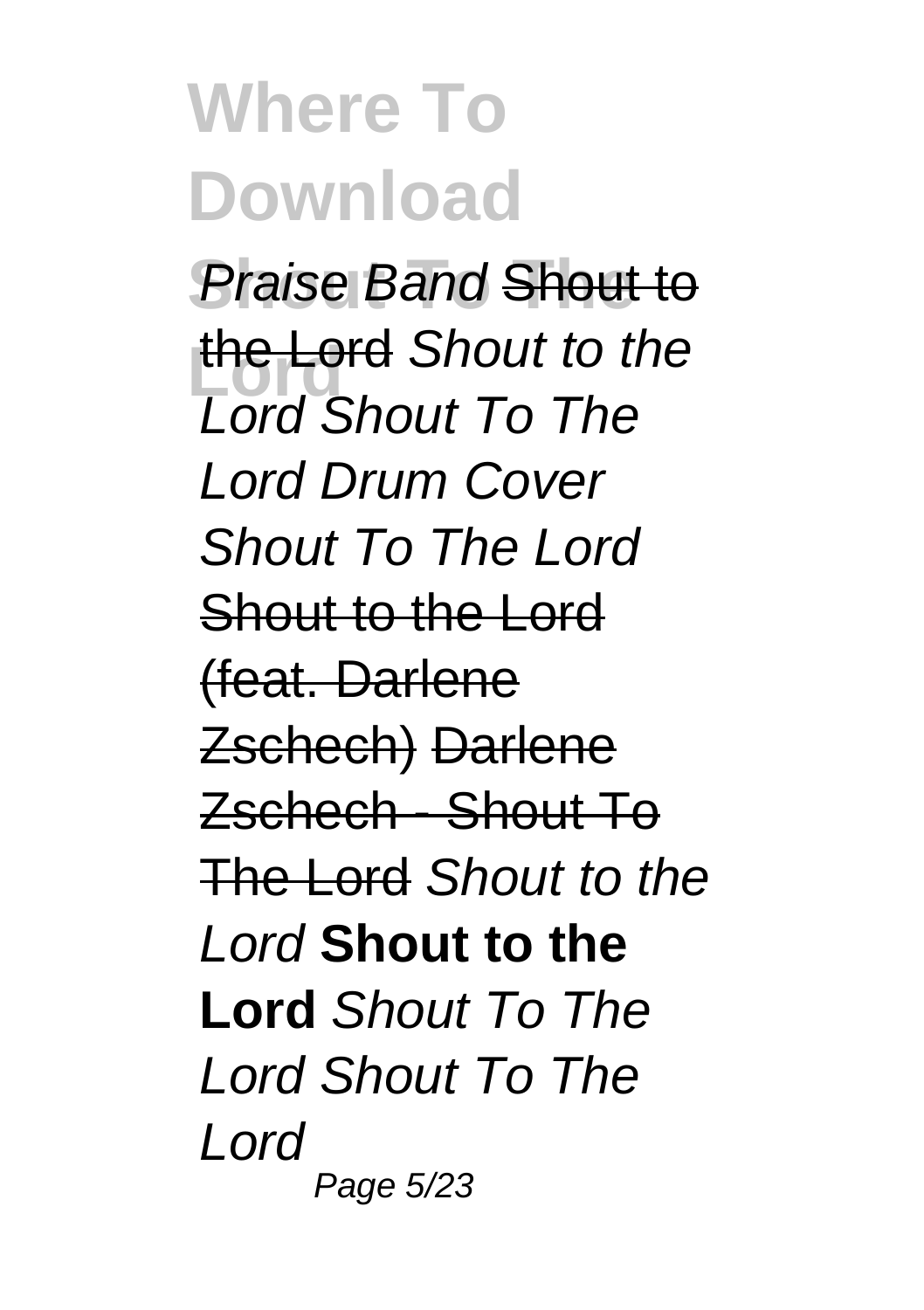# **Where To Download** Shout to the The **Lord** LordDarlene Zschech

SHOUT TO THE LORD (LYRICS) - YouTube Shout to the Lord, all the earth, let us sing, yeah Power and majesty, praise to the King Mountains bow down (mountains bow down and the seas will roar) At the sound Page 6/23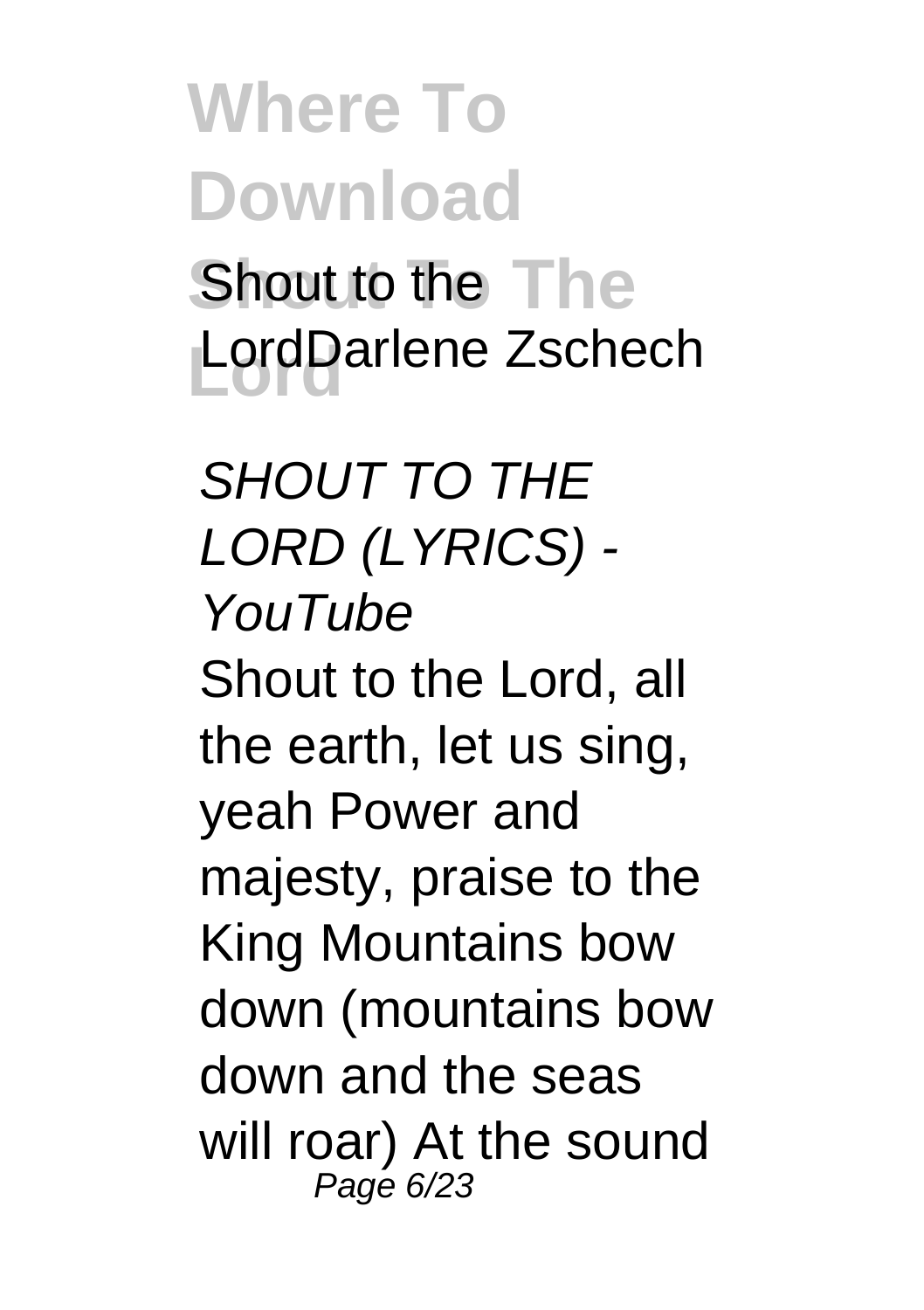**Where To Download** of Your name The

**Lord** Darlene Zschech - Shout To The Lord Lyrics | AZLyrics.com Shout to the Lord Lyrics: My Jesus, my Saviour / Lord, there is none like You / All of my days I want to praise / The wonders of your mighty love / My comfort, my shelter / Tower of Page 7/23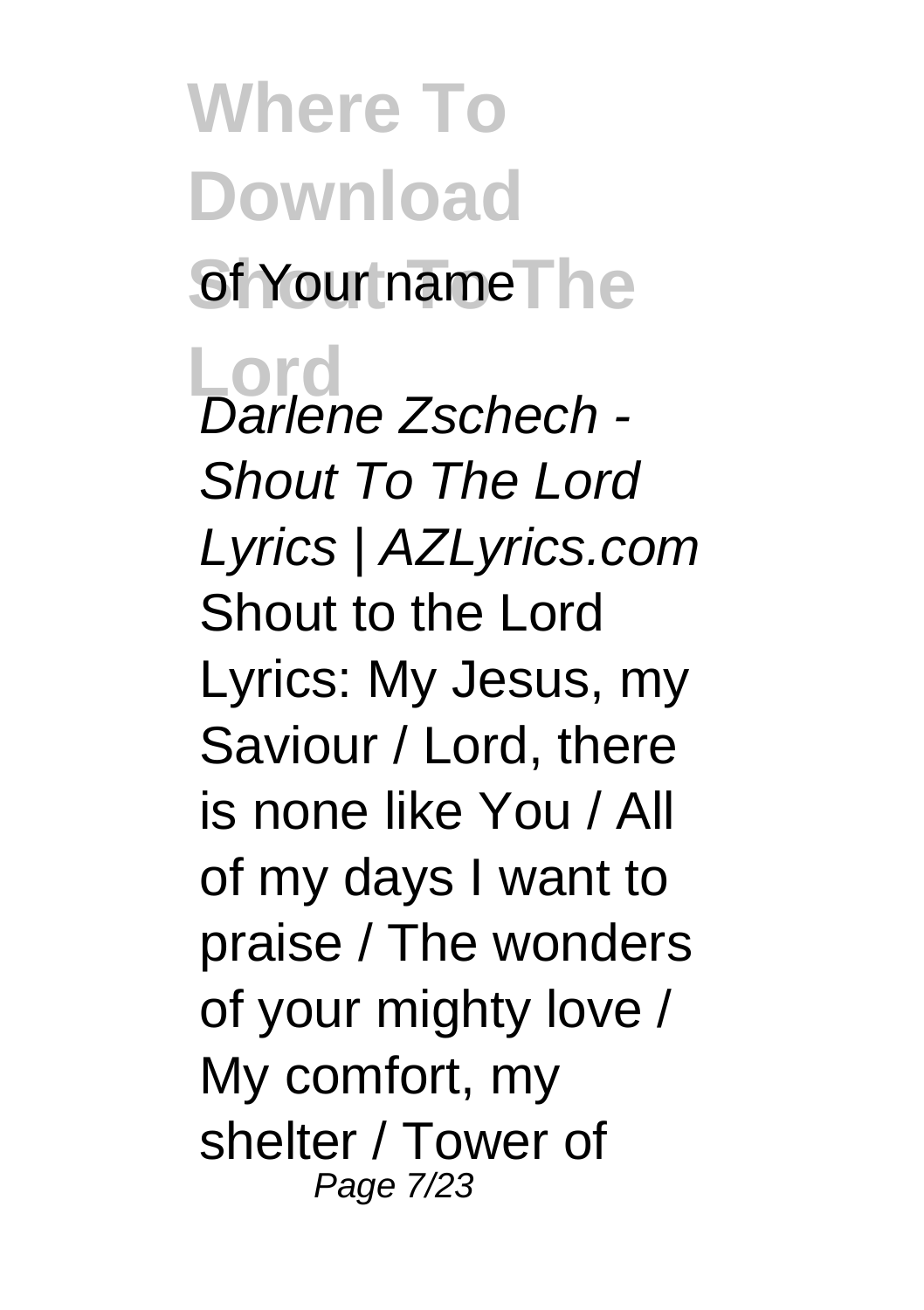**Where To Download** refuge and .... The **Lord** Hillsong Worship – Shout to the Lord Lyrics | Genius Lyrics **Authoritative** information about the hymn text Shout to the Lord, with lyrics, MIDI files, audio recordings, piano resources, and products for worship planners. Page 8/23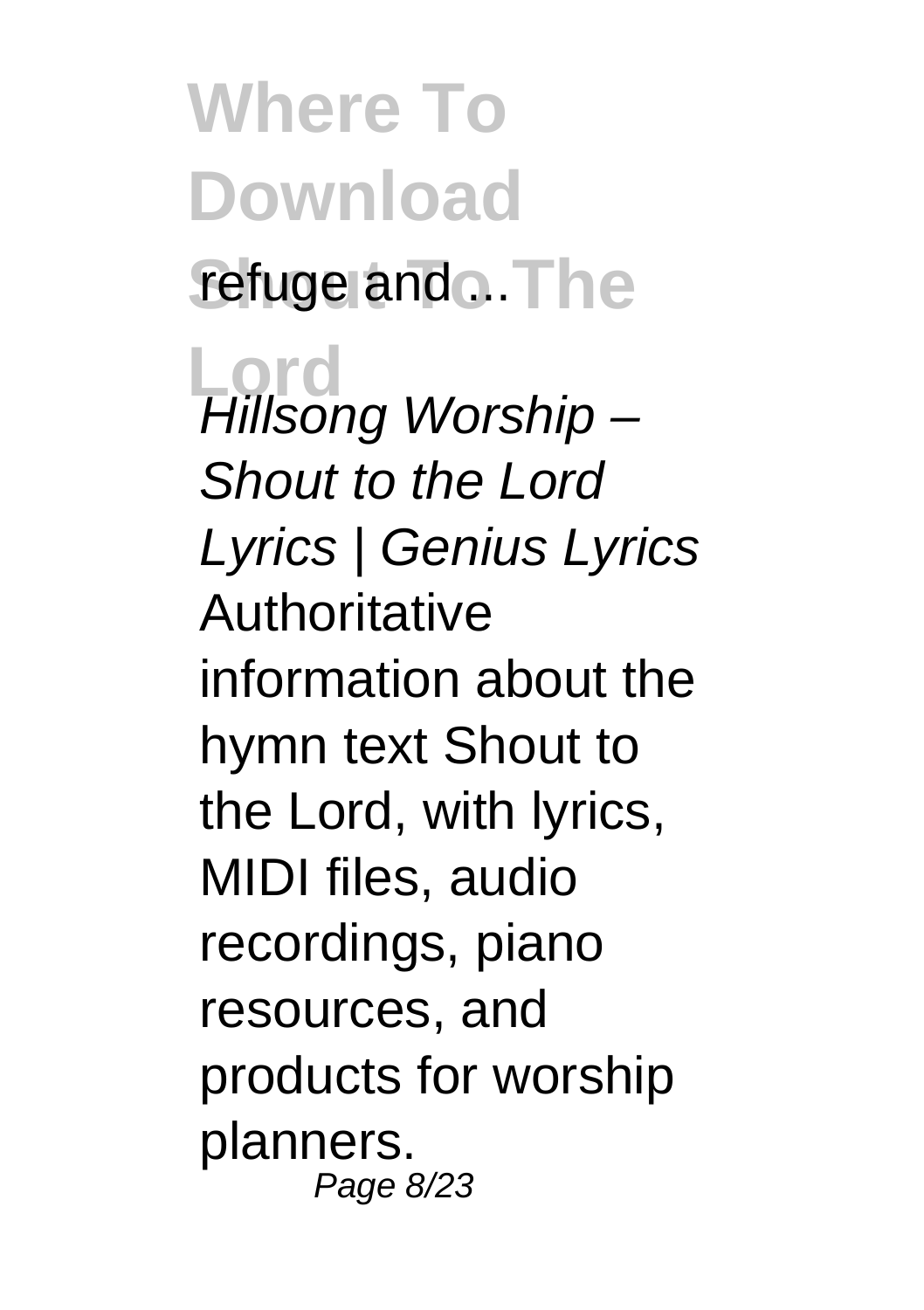**Where To Download Shout To The Lord** Shout to the Lord | Hymnary.org " Shout to the Lord " is a praise and worship song written by Christian worship leader Darlene Zschech in 1993. It was published by Hillsong Music Australia. It has also been covered by Don Moen, Carman, Page 9/23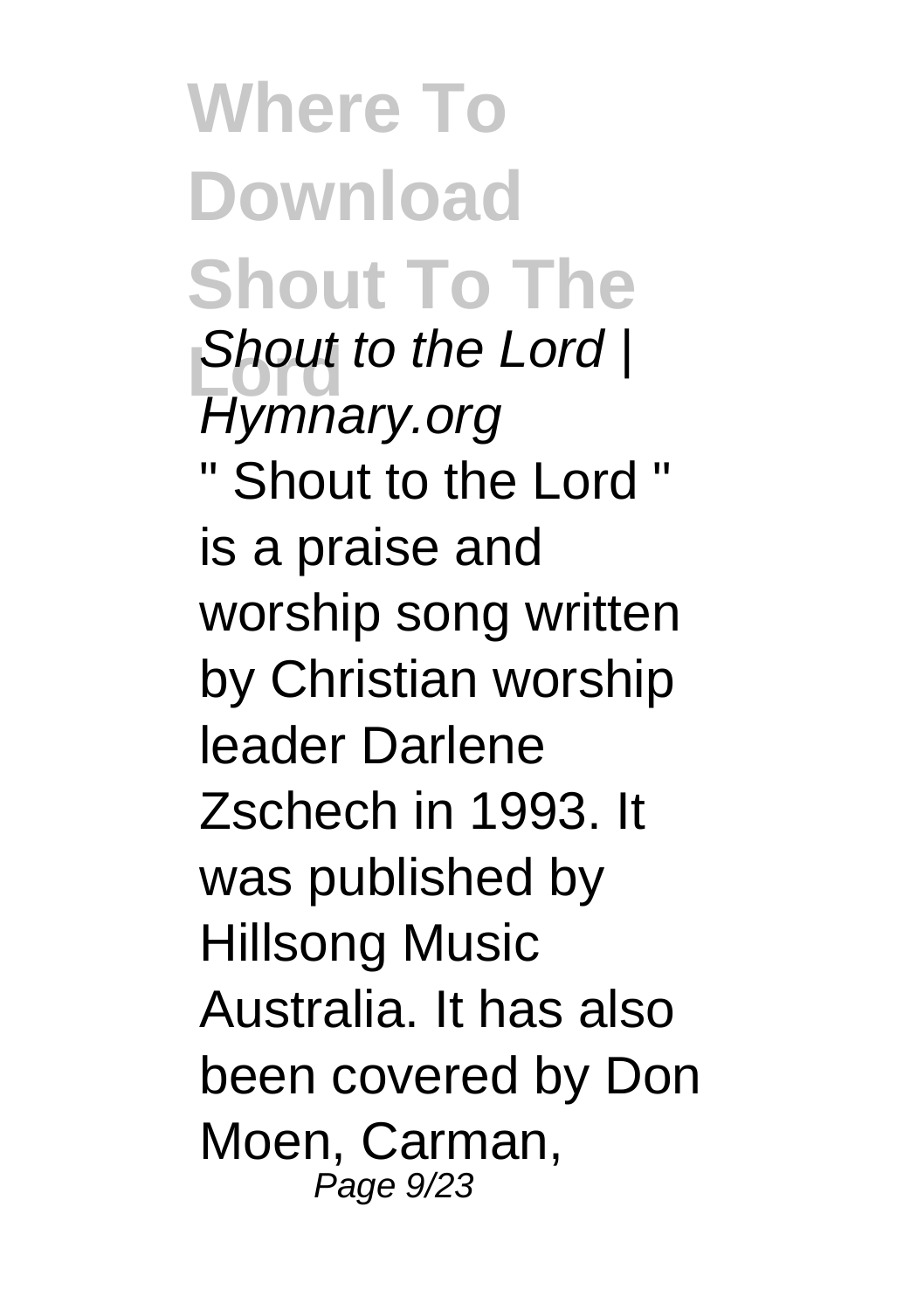**Natalie Grant, Skillet,** Matt Redman, Jim Brickman, Randy Travis, Lincoln Brewster, John Tesh and Sandi Patty.

Shout to the Lord - Wikipedia Darlene Zschech - Shout to the Lord

Darlene Zschech - Shout to the Lord - Page 10/23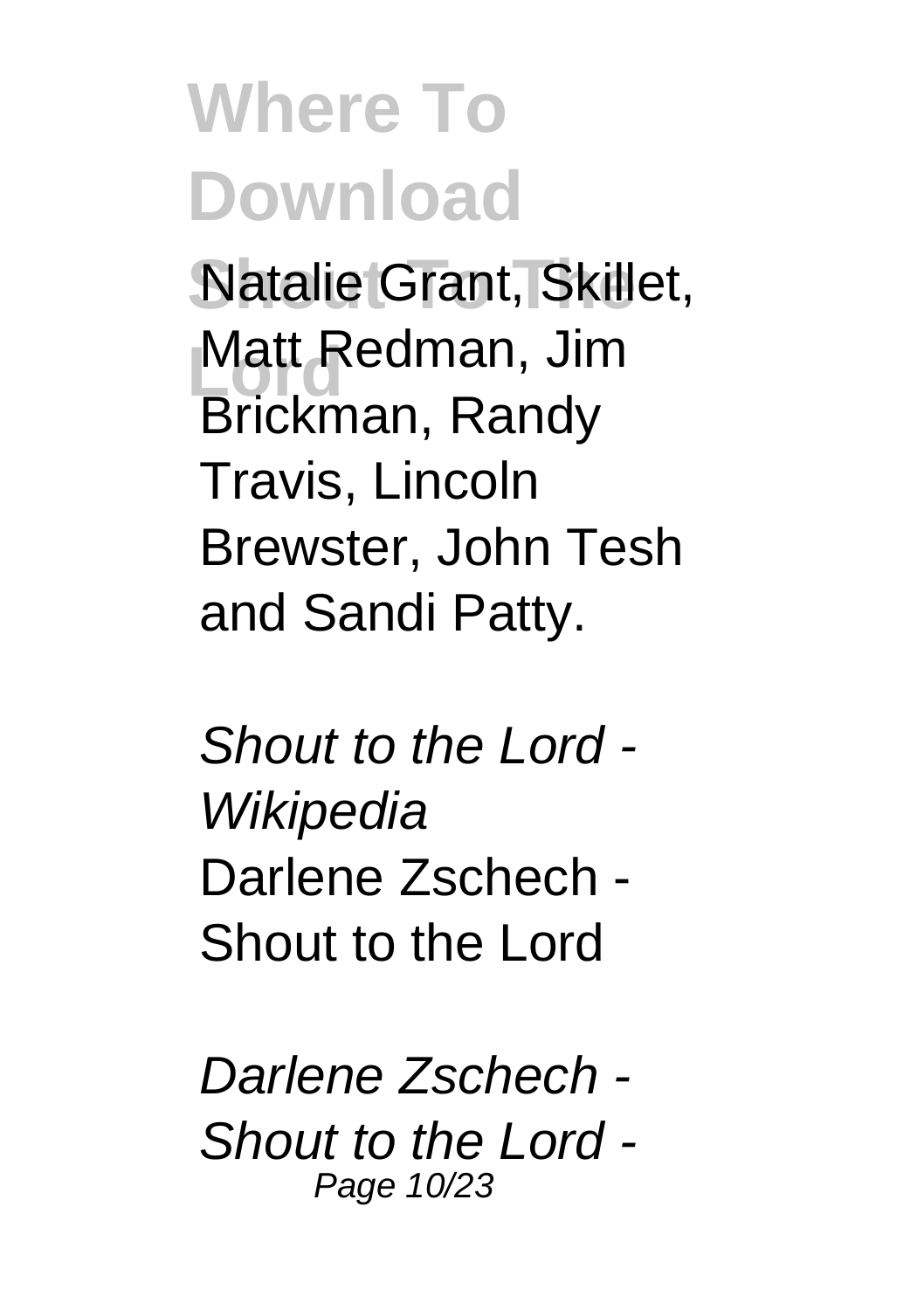**Where To Download** YouTube<sub>To</sub> The **Shout to the Lord All** the earth let us sing Power and majesty Praise to the King Mountains bow down And the seas will roar At the sound of Your Name I sing for joy At the work of Your hands Forever I'll love You Forever I'll stand Nothing compares to The promise I have in Page 11/23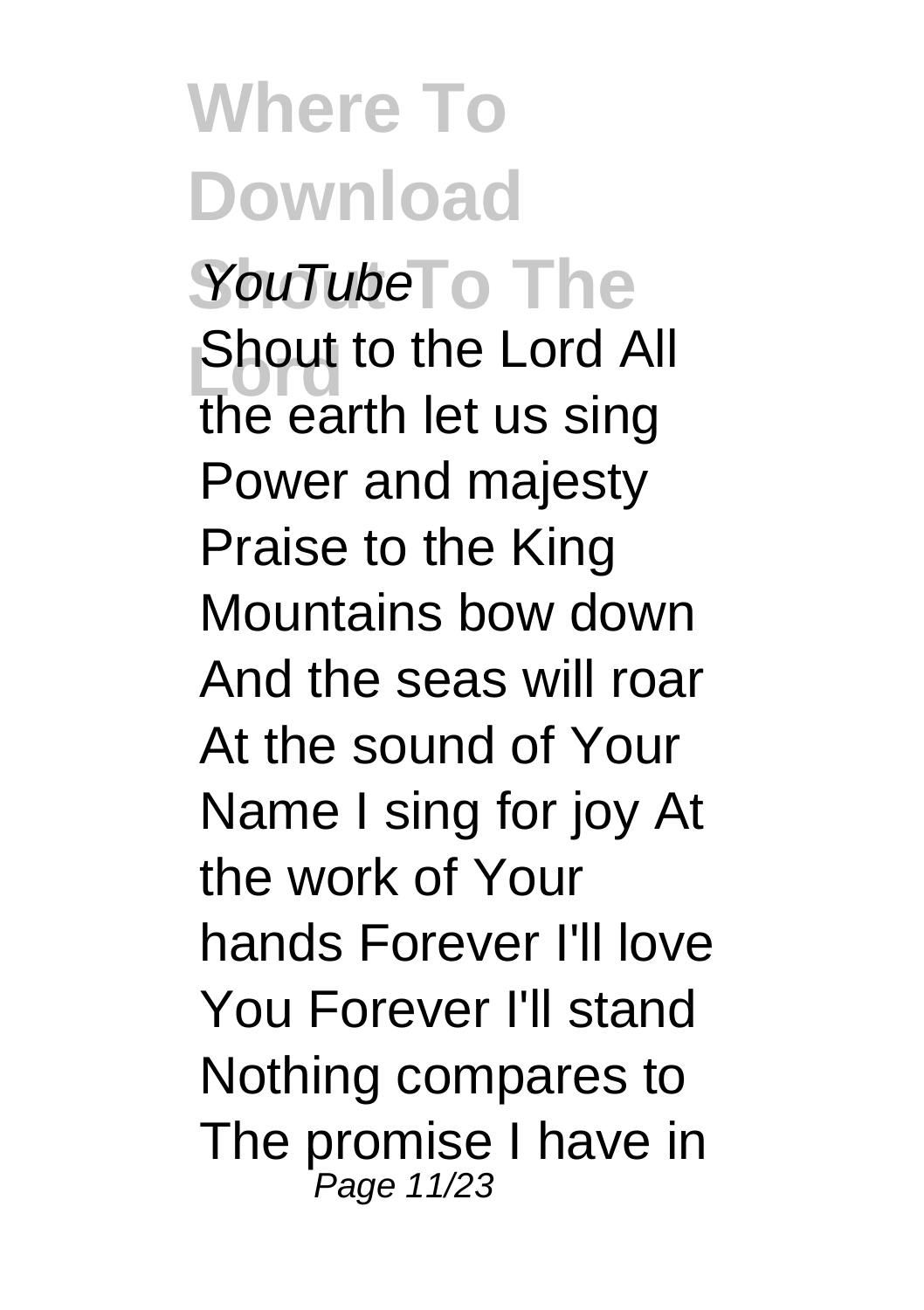**Where To Download** You Submit The **Corrections. Writer(s):** Zschech Darlene Joyce . AZLyrics. H. Hillsong Live Lyrics. album: "People Just Like Us ...

Hillsong Live - Shout To The Lord Lyrics | AZLyrics.com Provided to YouTube by Curb Records Shout to the Lord · Page 12/23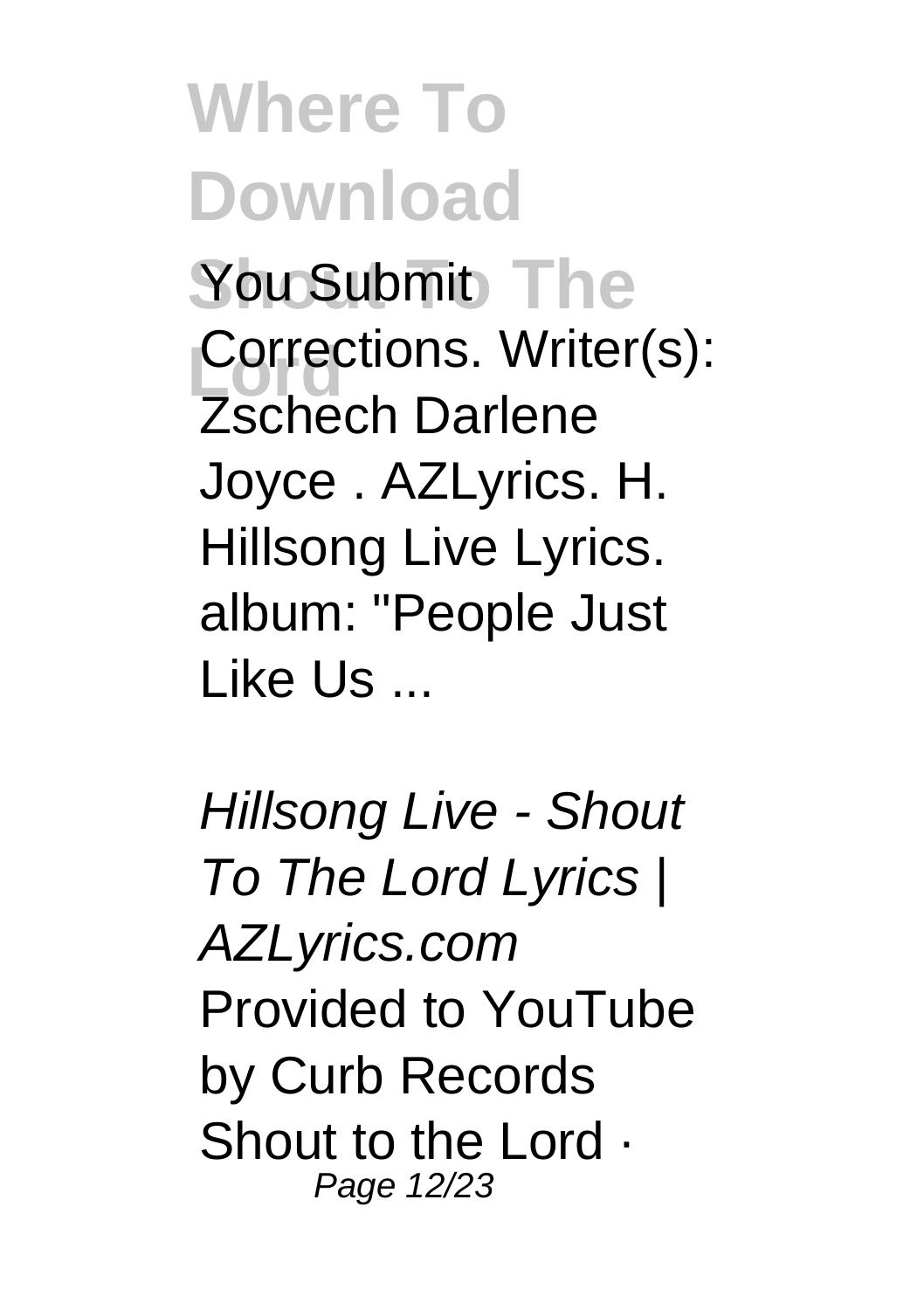**Randy Travis Glory Train, Songs of Faith,** Worship & Praise ? Word Entertainment LLC, A Curb Company. ...

Shout to the Lord - YouTube Darlene Zschech - Shout to the Lord (Live) Album: God Will Make a Way Written by: Darlene Page 13/23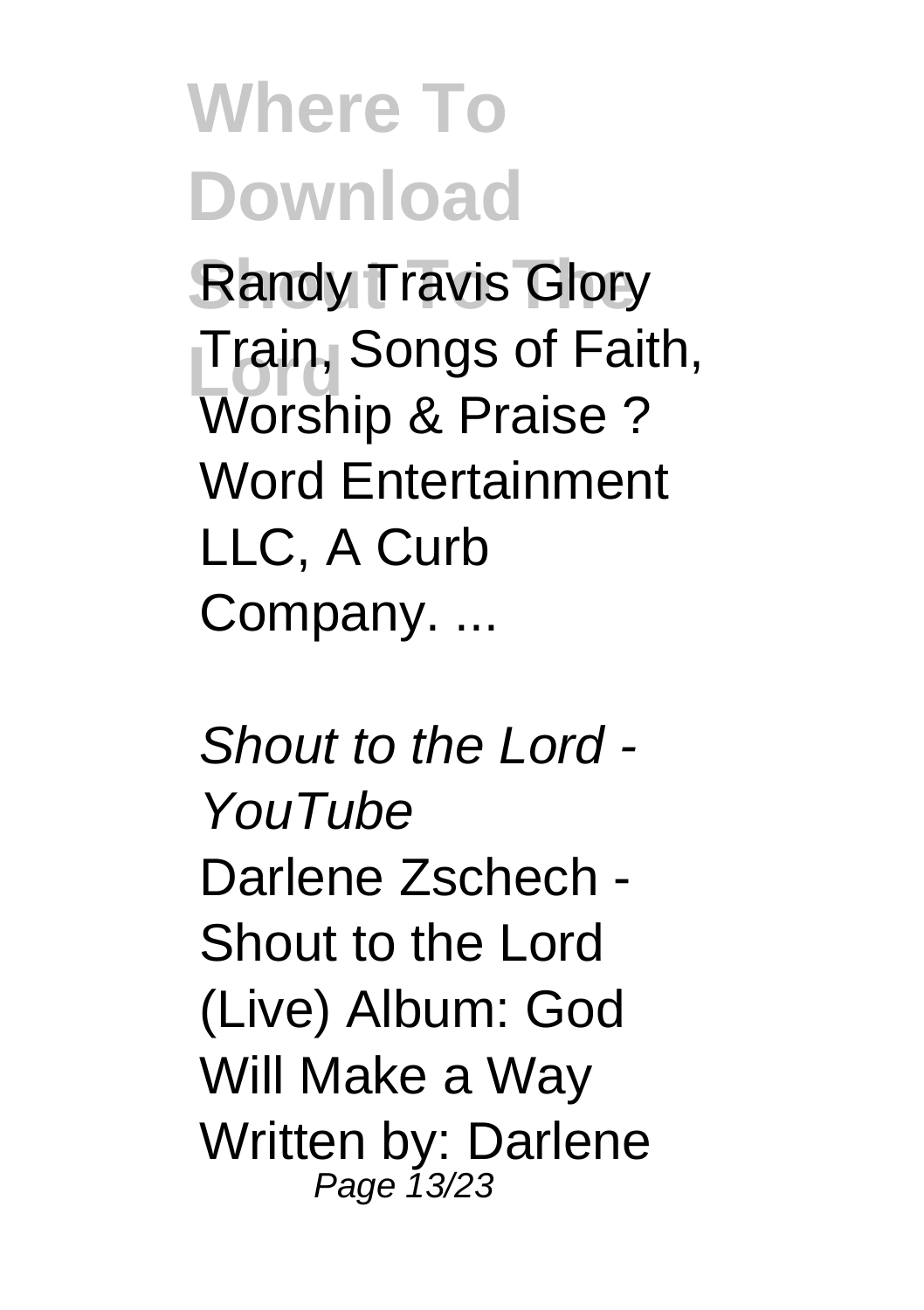**Where To Download** Zschech ©19931e **Lord** Darlene Zschech/Hillsongs Australia (administered in ...

Darlene Zschech - Shout to the Lord (Live) - YouTube Shout to the Lord all the Earth, let us sing Power and majesty, praise to the King Mountains bow down Page 14/23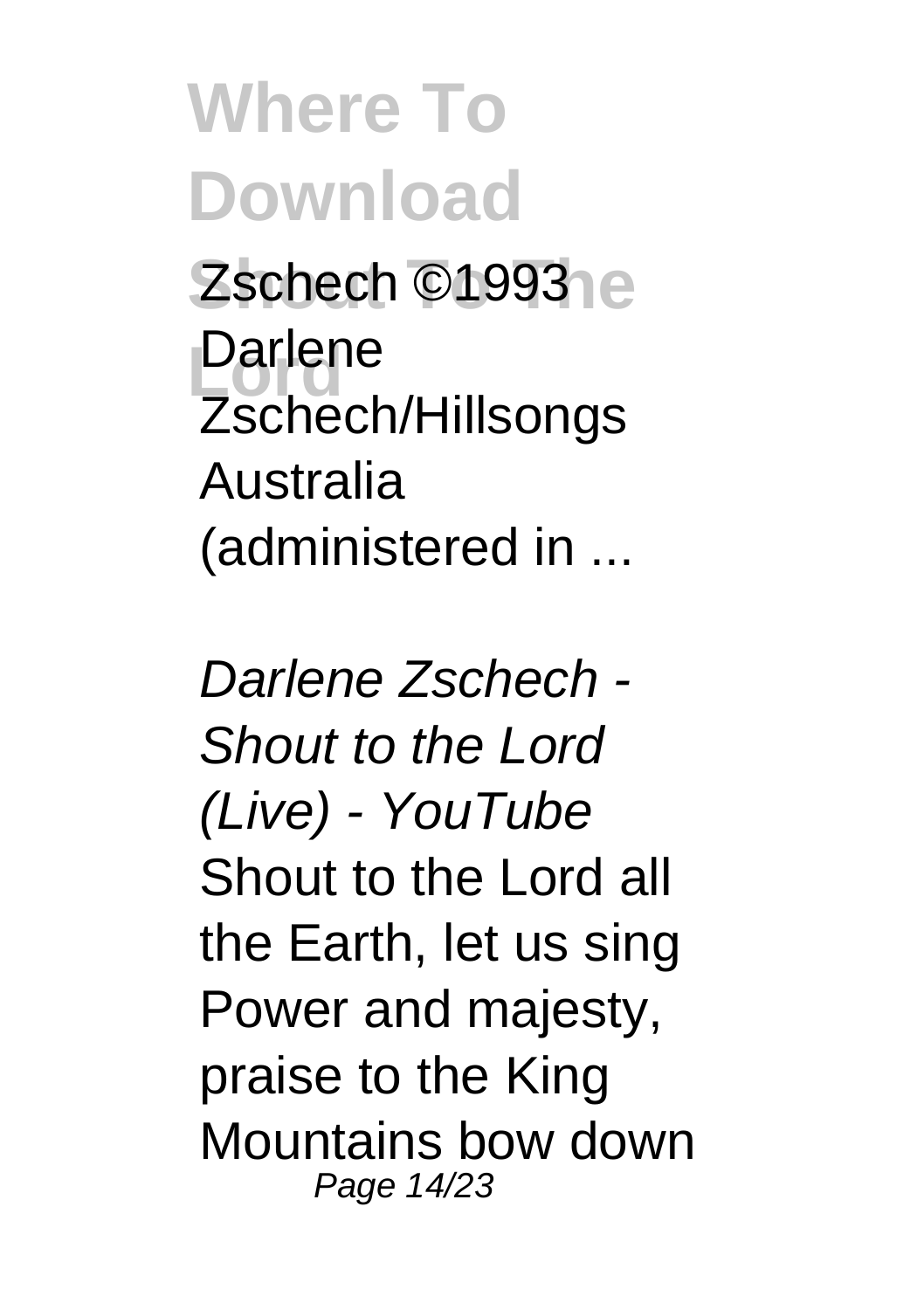and the seas will roar At the sound of Your<br>
name. I sing for joy at At the sound of Your the work of Your hand Forever I'll love You, forever I'll stand Nothing compares to the promise I have In You. My Jesus, my Saviour Lord there is none like You All of my days I want to praise The wonders of Your mighty ... Page 15/23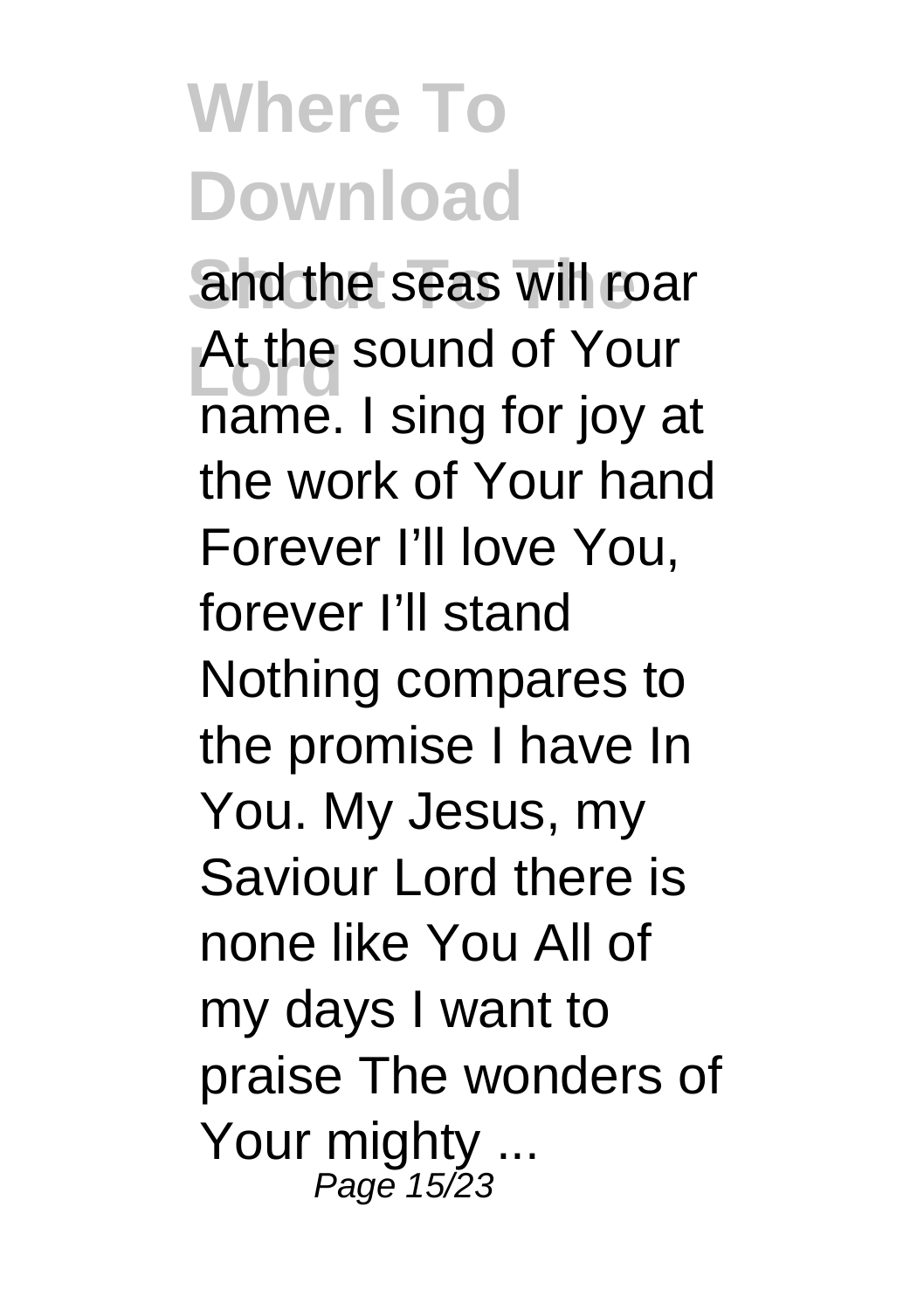**Where To Download Shout To The Lord** Shout To The Lord Hymn Lyrics I Believers Portal Shout to the Lord is so powerful that in just a week i have played it over 300 times and I find it very moving. It is clearly an anointed song and it feels that the Lord is present whenever I play it. Amazing. Page 16/23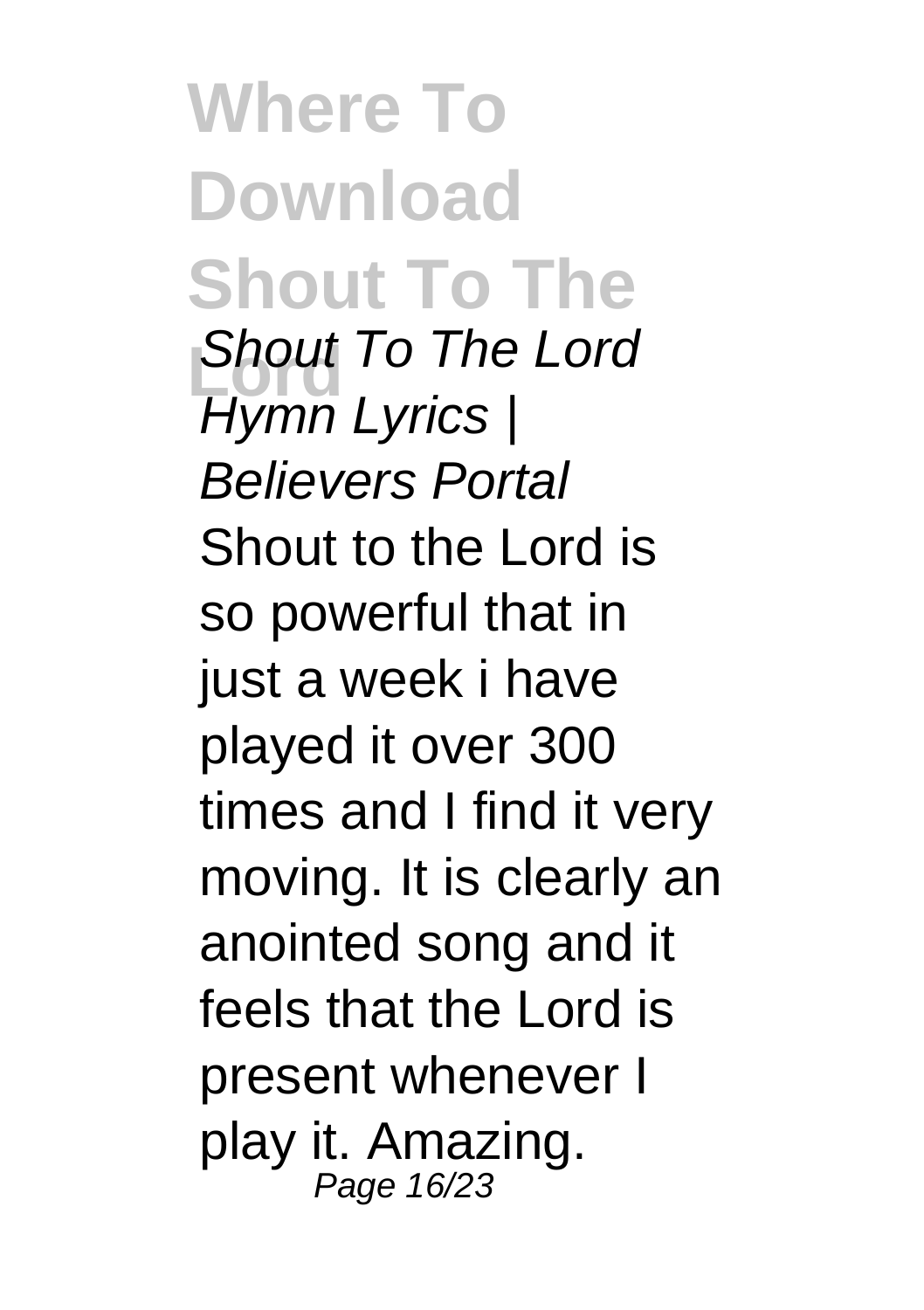Read more. 3 people found this helpful. Helpful. Comment Report abuse. Paul Morris 5.0 out of 5 stars Well worth it. Reviewed in the United Kingdom on 12 April 2018. Verified Purchase ...

Shout To The Lord: Amazon.co.uk: Music Shout to the Lord Page 17/23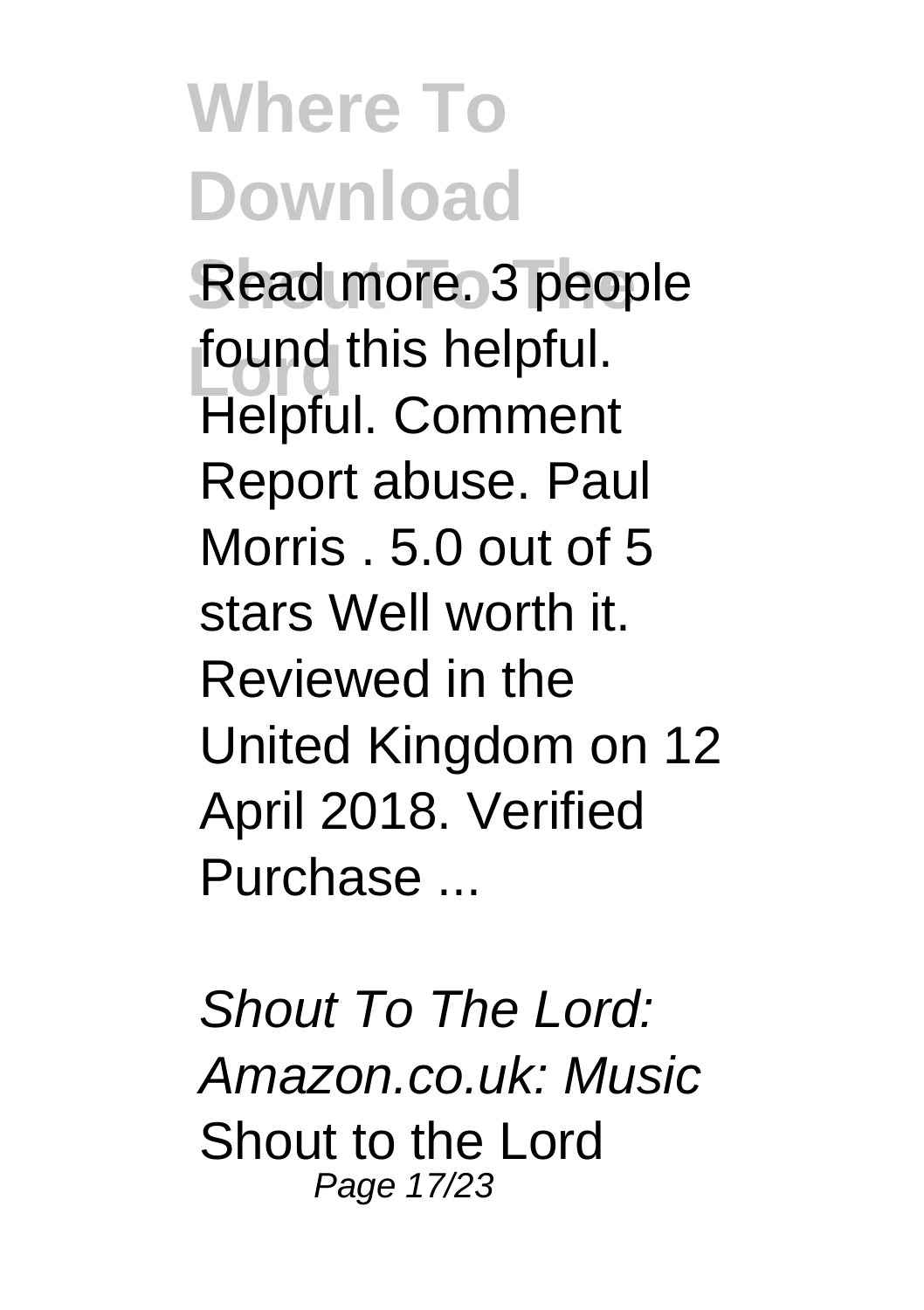**Eyrics: My Jesus, my Savior / Lord, there is** none like You / All of my days, I want to praise / The wonders of Your mighty love / My comfort, my shelter / Tower of refuge and ...

Darlene Zschech – Shout to the Lord Lyrics | Genius Lyrics C Am F G Shout to Page 18/23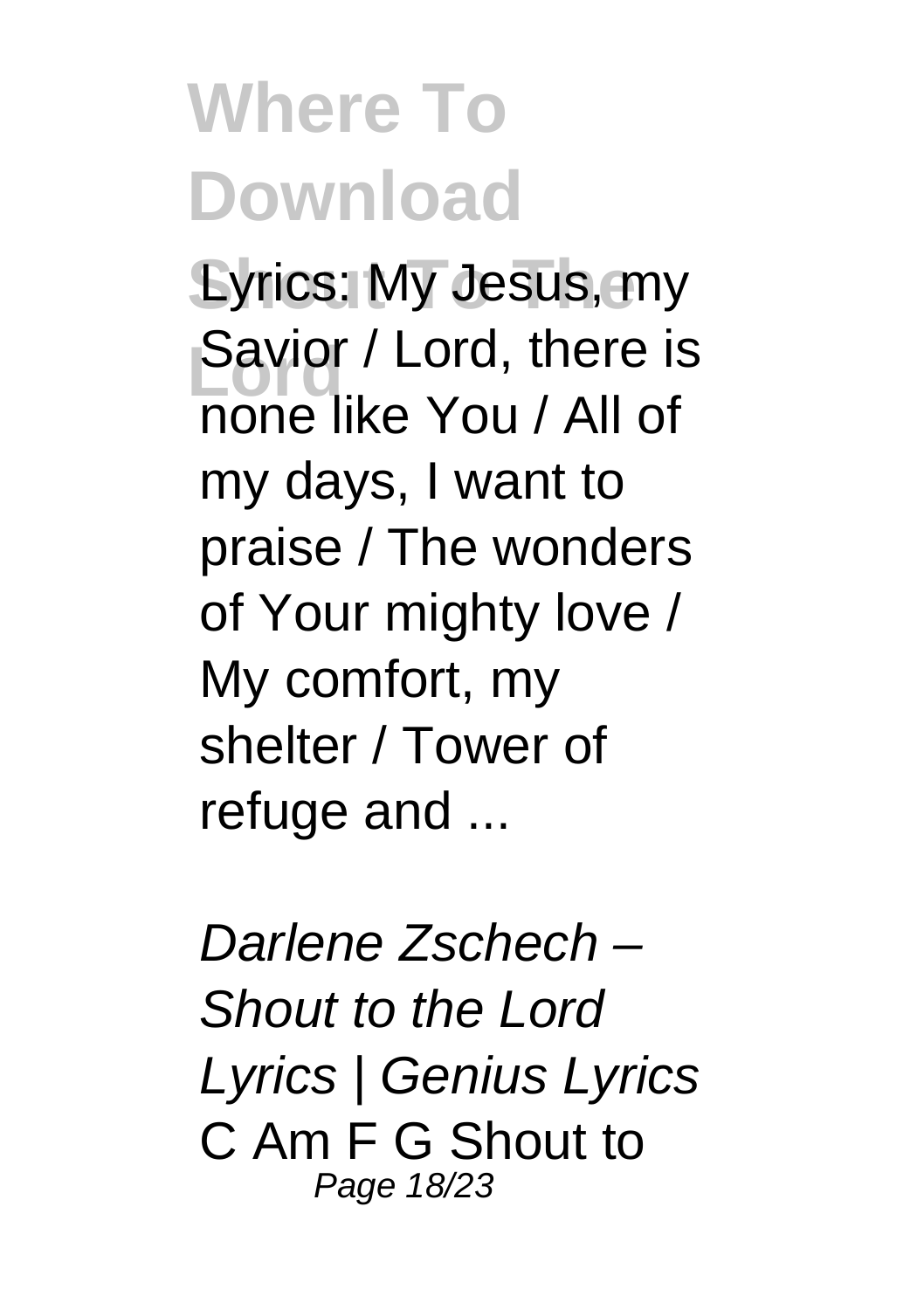the Lord all the earth let us sing, C Am F G Power and majesty, praise to the king, Am F G Am G mountains bow down and the seas will roar at the sound of your name, C Am F G I sing for joy at the work of your hands, C Am F G forever i'll love you forever I'll stand, Am F G C nothing Page 19/23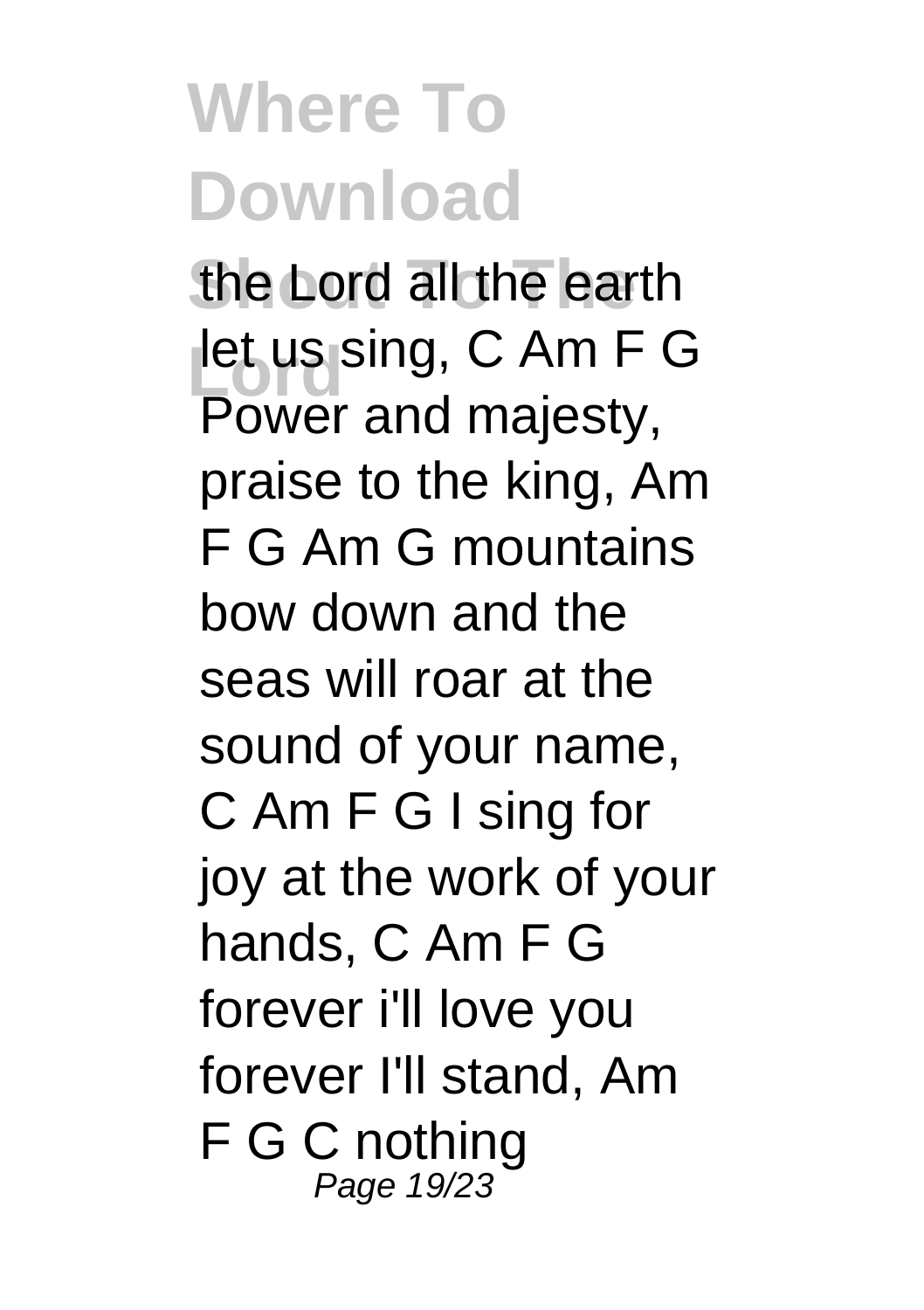# **Where To Download** compares to the e **Lord** promise I have in you

Shout To The Lord Chords - Worship **Chords** Darlene Zschech is an Australian singersongwriter and worship pastor of the famous Hillsong Church, Sydney. Zschech's best known song is "Shout to the Page 20/23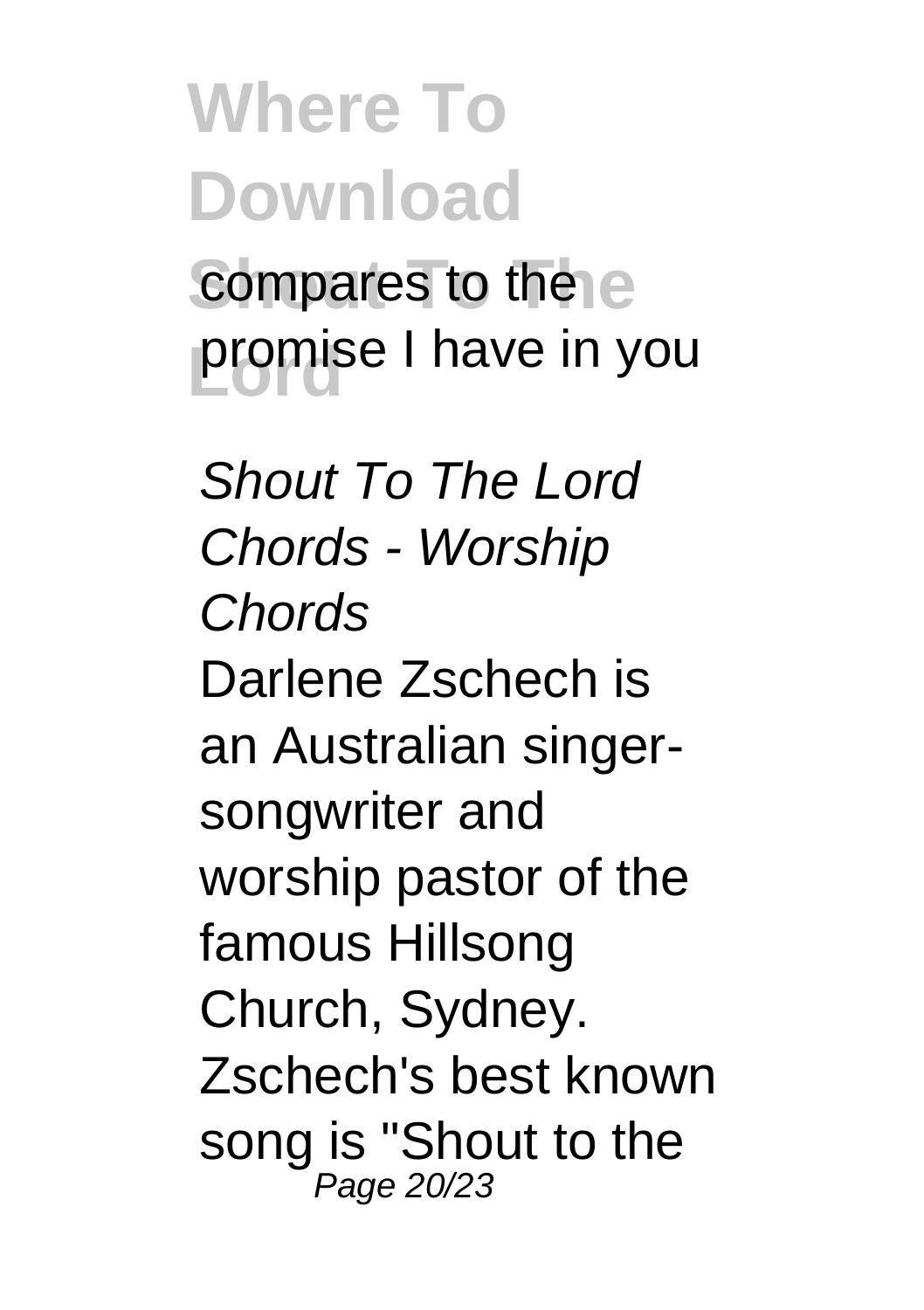# **Where To Download** Lord", sung by an

esti... read more View full artist profile

Shout to the Lord — Darlene Zschech | Last.fm Shout to the Lord, all the earth Let us sing Power and majesty, praise to the King; Mountains bow down and the seas will roar At the sound of Your Page 21/23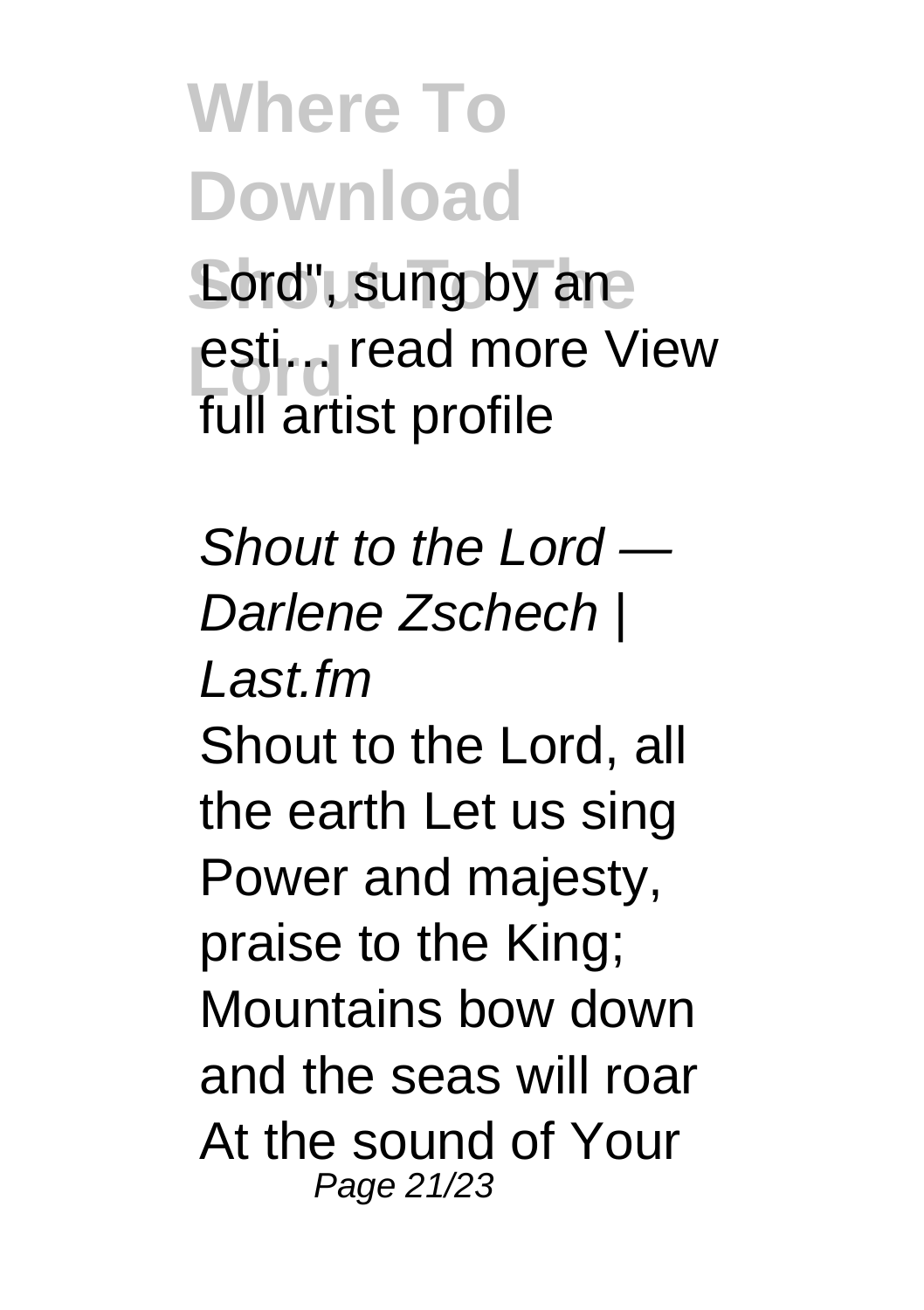hame I sing for joy at **the work**<br>hands ... the work of Your

The praise baby collection – Shout to the lord Lyrics ... Shout to the Lord Lyrics: Shout to the Lord all the earth let us sing / Power and majesty praise to the King / Mountains bow down and the seas Page 22/23